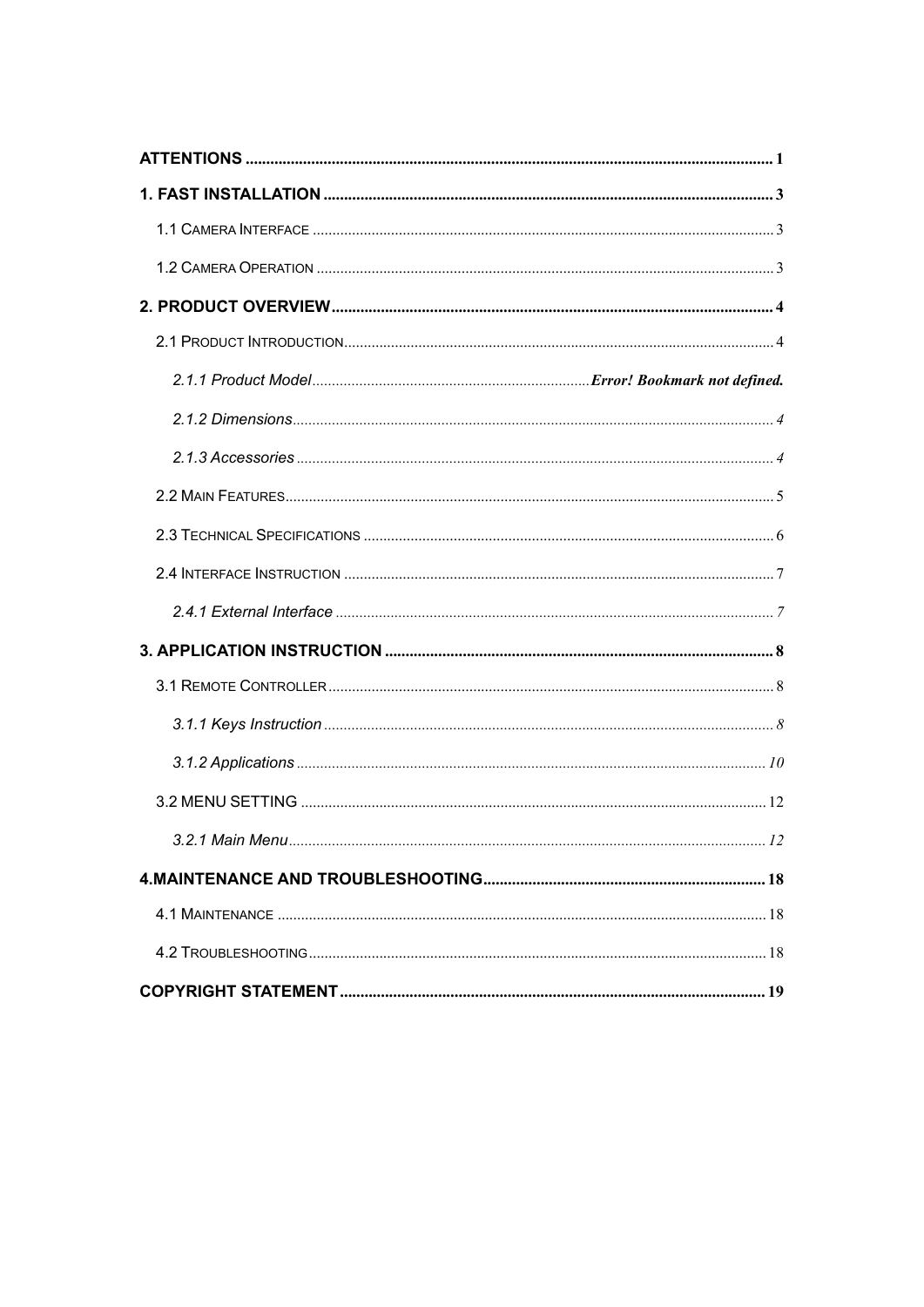# **Attentions**

<span id="page-3-0"></span>**This manual introduces functions, installation and operations for the camera in details. Please read this manual thoroughly before installation and use.** 

### **1. How to Use**

To prevent damage to this product or any product connected to it, this product can only be used within the specified range.

1). Do not expose the product to rain or moisture.

2). To prevent the risk of electric shock, do not open the case. Installation and maintenance should only be carried out by qualified technicians.

3). Do not use the product beyond the specified temperature, humidity or power supply specifications.

4). Wipe it with a soft, dry cloth when cleaning the camera lens. Wipe it gently with a mild detergent if needed. Do not use strong or corrosive detergents to avoid scratching the lens and affecting the image;

## **2. Electrical Safety**

Installation and use of this product must strictly comply with local electrical safety standards.

#### **3. Handle with Care**

Avoid damage to product caused by heavy pressure, strong vibration or immersion during transportation, storage and installation.

#### **4. Install with Caution**

1). Do not rotate the camera head violently, otherwise it may cause mechanical failure;

2). This product should be placed on a stable desktop or other horizontal surface. Do not install the product obliquely, otherwise it may display inclined image;

3). If the camera is installed on TV or computer, the base can be fixed by four double-sided adhesive trays.

4). Housing of this product is made of organic materials. Do not expose it to any liquid, gas or solids which may corrode the shell.

5). Ensure there are no obstacles within rotation range of the holder.

6). Do not power on before completely installation.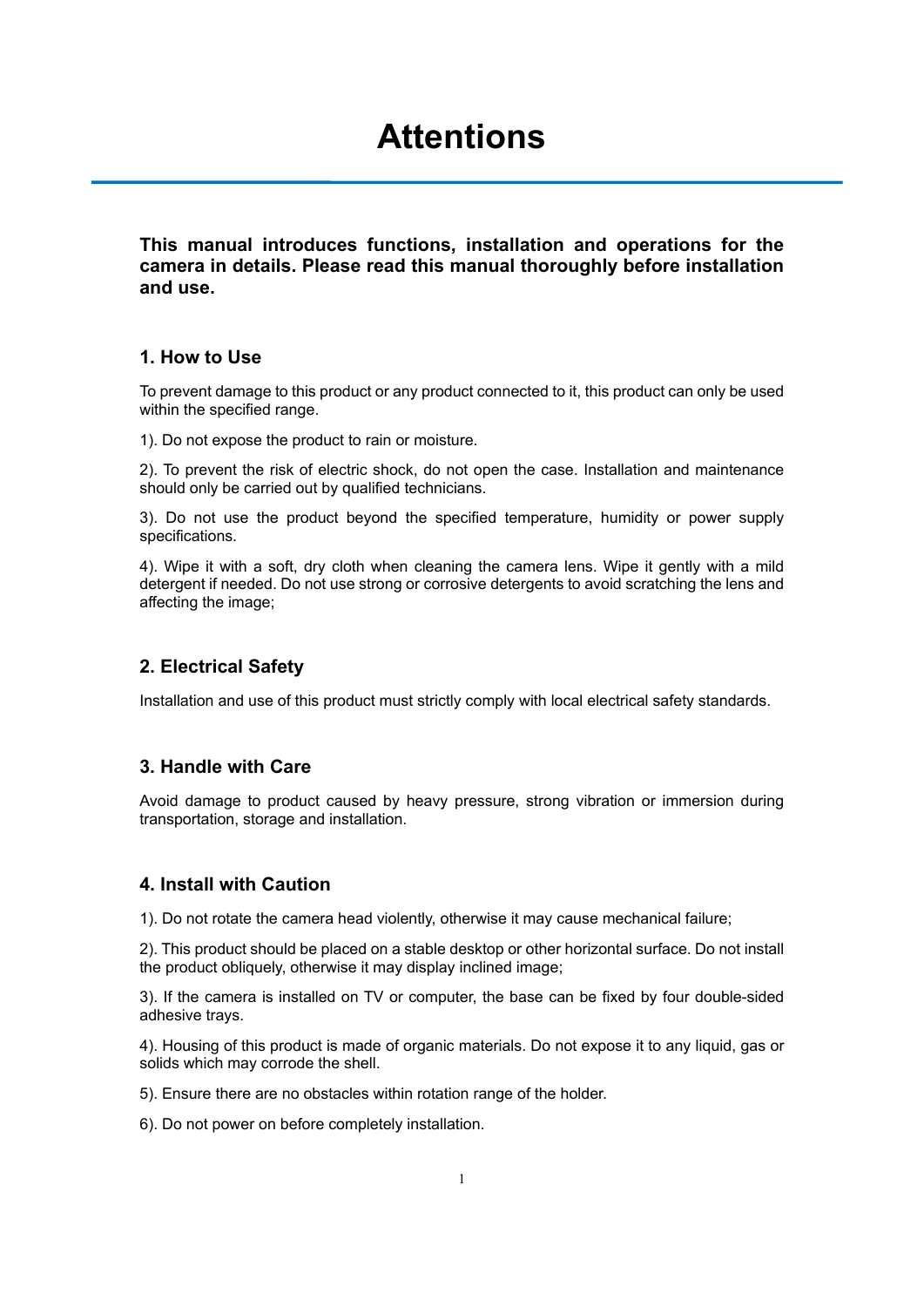## **5. Do not Disassemble the Product Without Permission**

This product contains no parts which can be maintained by users themselves. Any damage caused by dismantling the product by user without permission is not covered by warranty.

## **6. Magnetic Interference**

Electromagnetic fields at specific frequencies may affect the image. This product is Class A. It may cause radio interference in household application. Appropriate measure is required.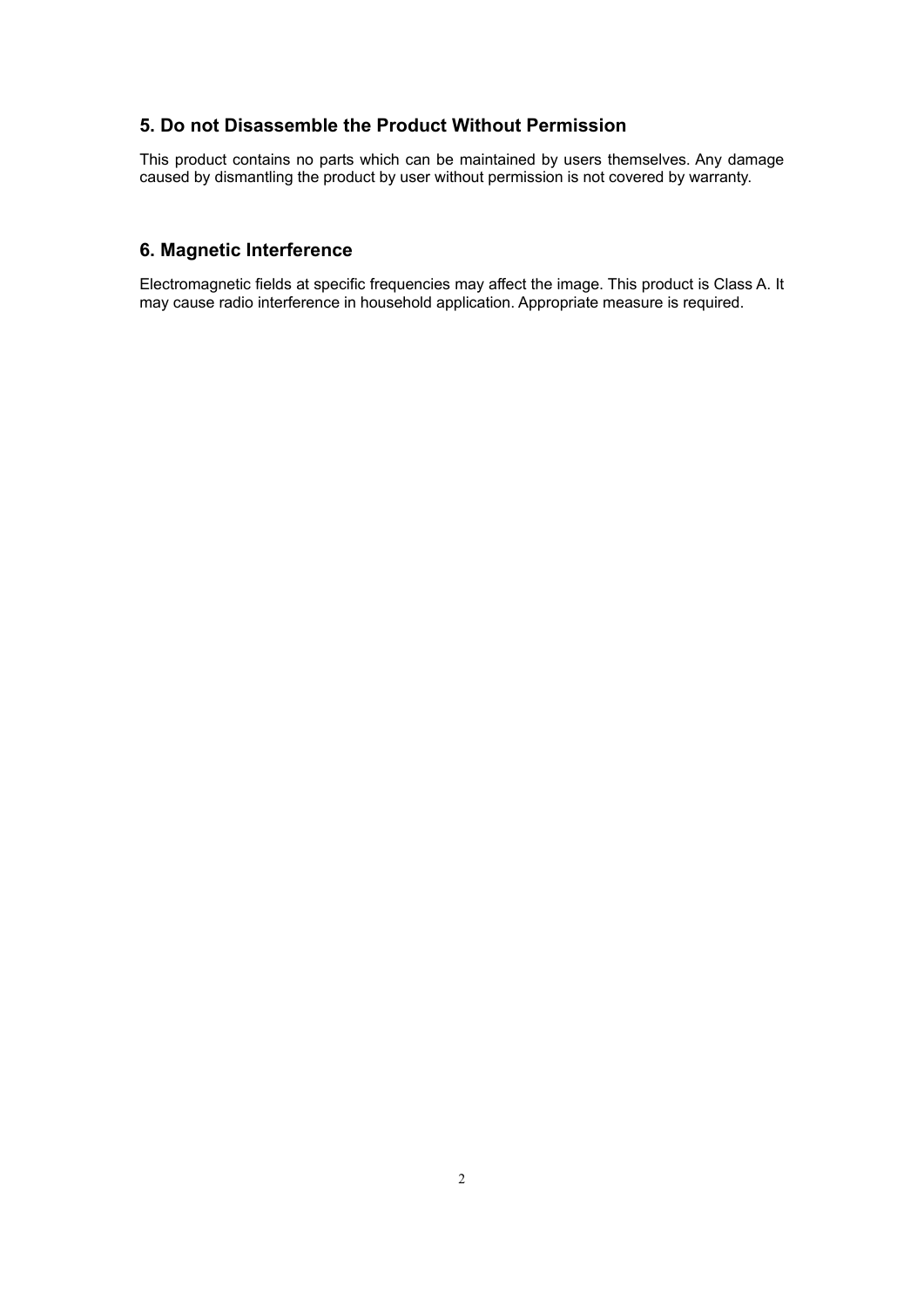## <span id="page-5-1"></span><span id="page-5-0"></span>**1.1 Camera Interface**



Figure 1.1 camera interface

1. camera lens and the state of 3. built-in MIC and the set of 5. positioning hole

2. bracket 4. tripod fixing hole 6. USB 3.0 output interface

## <span id="page-5-2"></span>**1.2 Camera Operation**

1) Product Installation: Fix the device on LCD screen, top of computer; directly put it on desk or on tripod mounting.

2) Connect camera via USB cable to computer, video conference terminal or other USB input device, log in the video conference software and select a video device to have image output.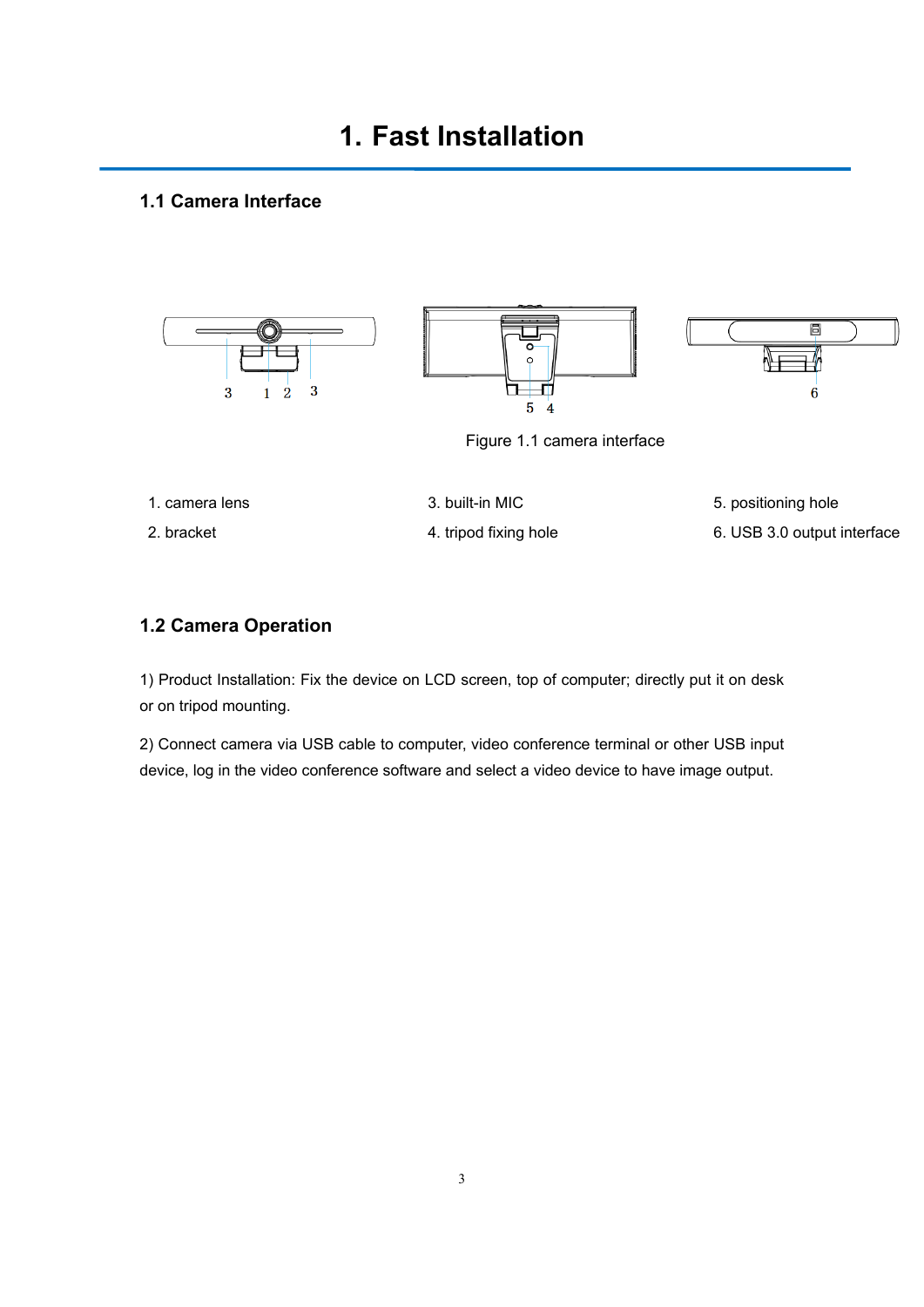## <span id="page-6-1"></span><span id="page-6-0"></span>**2.1 Product Introduction**

## <span id="page-6-2"></span>**2.1.1 Dimensions**









## <span id="page-6-3"></span>**2.1.2 Accessories**

Check and confirm all accessories are provided as listed in sheet 2.1.



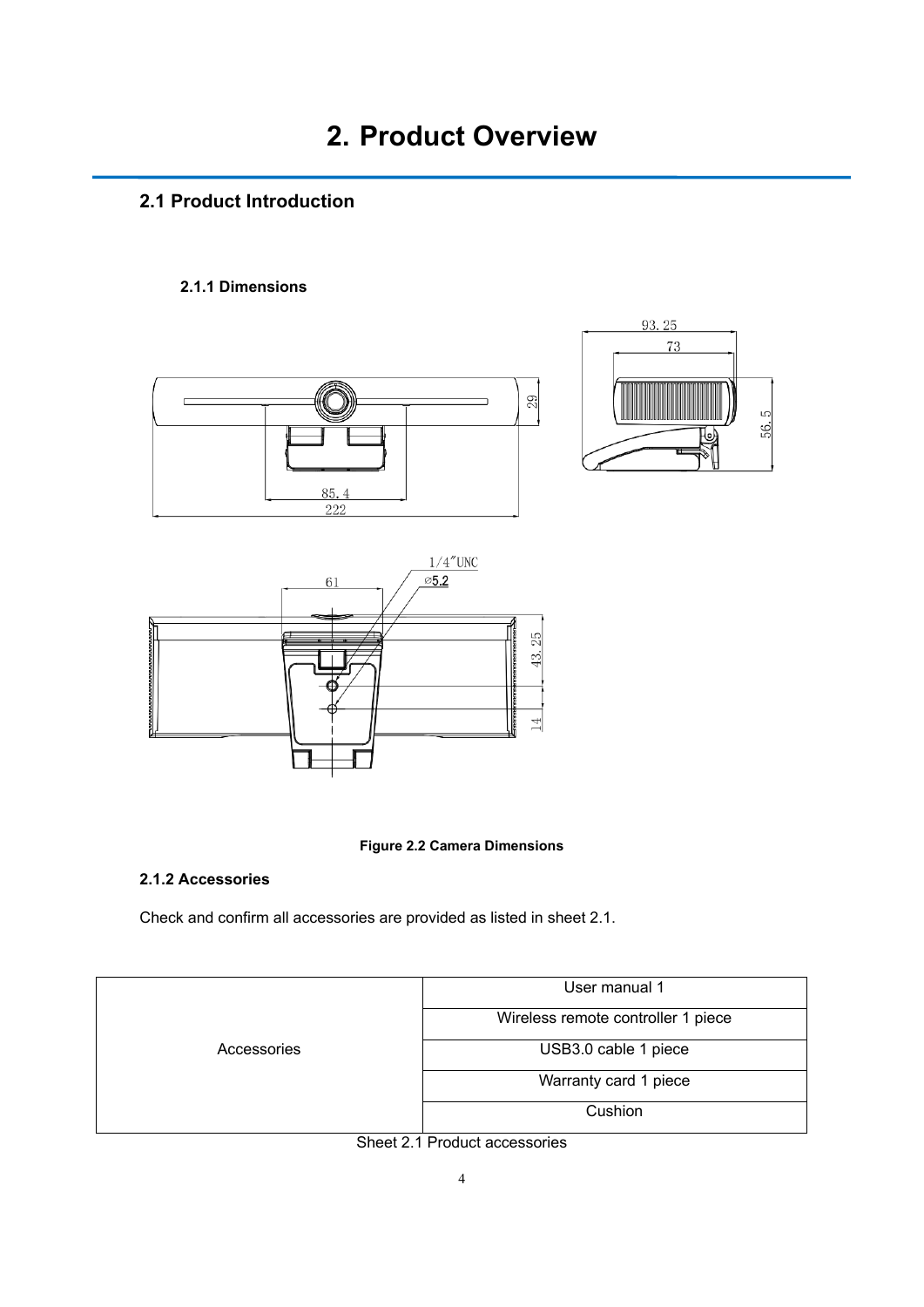## <span id="page-7-0"></span>**2.2 Main Features**

This product is a new 4K UHD ePTZ video conference camera. It is built with AI functions, which can automatically frame all people in the meeting and make them at the middle of the scene. It also has perfect functions and superior performance, which adopts advanced ISP processing algorithms so as to provide vivid images with evenly clear brightness, strong color layering, high resolution, and fantastic color rendition. Easy and convenient to install and maintain, stable and reliable.

- **4K UHD:** It employs 1/2.5 inch, 8 million pixels high quality CMOS sensor; supports 4K UHD; provides 4K@ 30fps MJPG video resolution at most; and provides clear UHD video and vivid expressions and movements. At the same time, it is compatible with 1080p and 720p resolution.
- **EPTZ:** EPTZ and 4X digital Zoom
- **Built-in pickup:** Includes 2 built-in pickups, all-round pickup. Antique noise suppression algorithm ensures your voice be perfect. The effective pickup distance is up to 5 meters.
- **Dual stream output:** The USB3.0 port support main stream and sub-stream output at the same time.
- **Auto framing:** With excellent facial detection algorithm, automatically adjust the zoom according to the number of people in the meeting. It can frame all the meeting people and make them shown in the middle of the scene.
- **Wide view angle without distortion:** 120° super wide view angle lens for options
- **Low Noise and High SNR:** Low Noise CMOS effectively ensures high SNR of video. Image is still clear even under low light condition.
- **Multiple Installations:** Standard equipped with mold clamp. Easy to install on any devices, such as LCD screen, PC, table and tripod.
- **Easy to Use:** No need to download driver; USB Plug and play.
- **Wide Applications:** Personal video conferencing, enterprise video conferencing, unified collaboration and etc.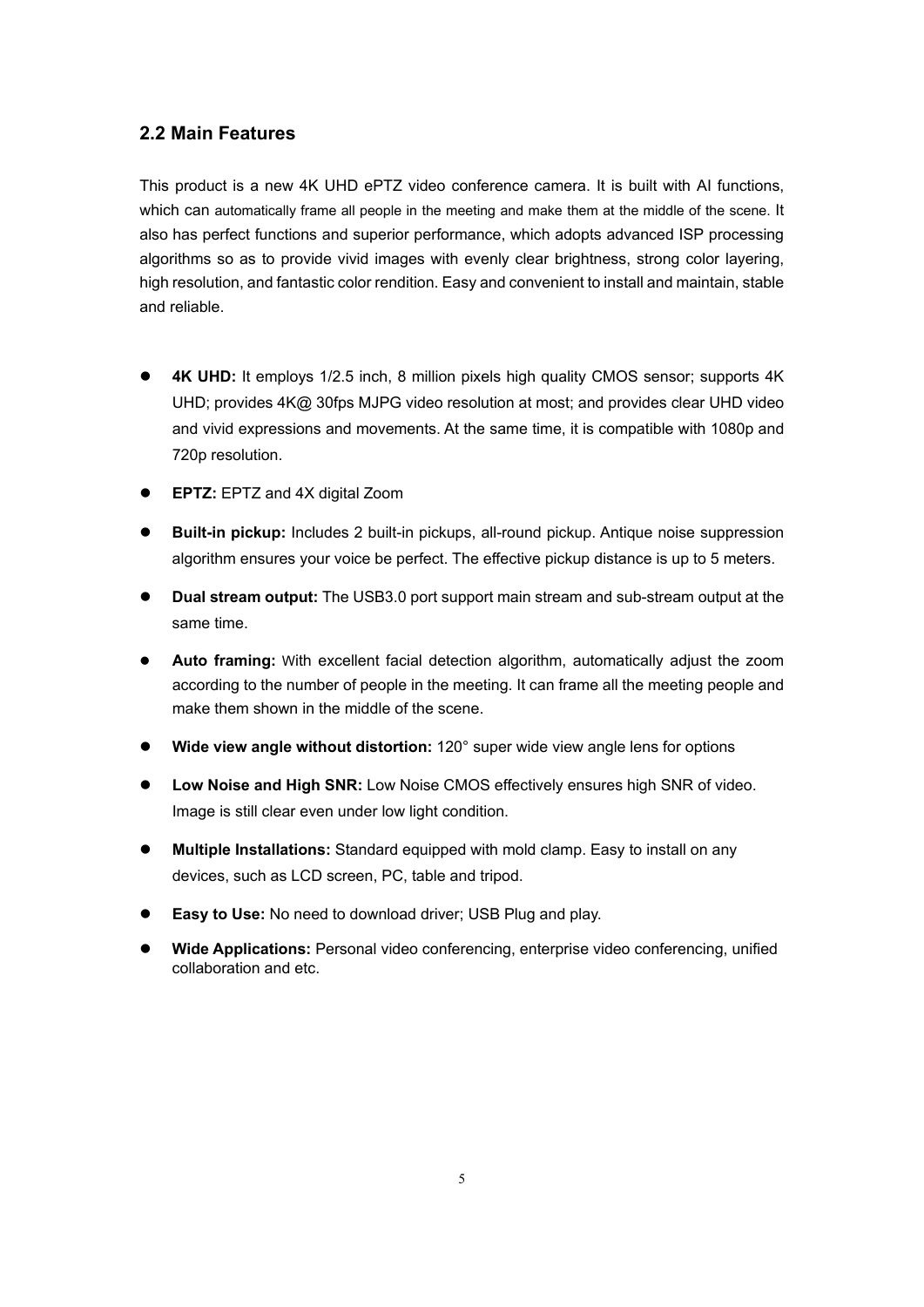## <span id="page-8-0"></span>**2.3 Technical Specifications**

| <b>Model Number</b>                     |                                                                                                                    |                                                     | VLCAM100    |
|-----------------------------------------|--------------------------------------------------------------------------------------------------------------------|-----------------------------------------------------|-------------|
| <b>Camera Parameter</b>                 |                                                                                                                    |                                                     |             |
| Image Sensor                            | 1/2.5 Inch High Quality 4K CMOS Sensor                                                                             |                                                     |             |
| <b>Effective Pixels</b>                 | 8.28MP 16:9                                                                                                        |                                                     |             |
| Video output port                       |                                                                                                                    | 1* USB3.0, Type B, support audio output over USB3.0 |             |
| Audio input                             |                                                                                                                    | 2 built-in MIC pickups                              |             |
| <b>View Angle</b>                       |                                                                                                                    |                                                     | $120^\circ$ |
| <b>Video Format</b>                     | Main stream: 3840×2160@30fps、1920×1080P@30fps/25fps、<br>1280×720P@30fps/25fps, etc.                                |                                                     |             |
|                                         | Sub-stream:1280×720P@30fps/25fps、640×480P@30fps/25fps;<br>320×172P@30fps/25fps, etc.                               |                                                     |             |
| Min Illumination                        | 0.1Lux (F1.8, AGC ON)                                                                                              |                                                     |             |
| Lens                                    |                                                                                                                    |                                                     | $f=2.72$ mm |
| Aperture                                |                                                                                                                    |                                                     | F2.5        |
| Digital zoom                            | 4X                                                                                                                 |                                                     |             |
| <b>DNR</b>                              | 2D & 3D DNR                                                                                                        |                                                     |             |
| Ultra-low<br>illumination               | On/off                                                                                                             |                                                     |             |
| <b>White Balance</b>                    | Auto / Manual/ One Push/ 3000K/ 3500K/ 4000K/ 4500K/ 5000K/ 5500K/<br>6000K/ 6500K/ 7000K                          |                                                     |             |
| Focus                                   | Auto / Manual/ One push Focus (available on AM series)                                                             |                                                     |             |
| Exposure                                | Auto / Manual                                                                                                      |                                                     |             |
| Auto framing                            | On/off/sensitivity                                                                                                 |                                                     |             |
| <b>Backlight</b><br>compensation        | On/off                                                                                                             |                                                     |             |
| Dual stream                             | On/off                                                                                                             |                                                     |             |
| <b>SNR</b>                              | >55dB                                                                                                              |                                                     |             |
| <b>USB Feature</b>                      |                                                                                                                    |                                                     |             |
| <b>Operation Systems</b>                | Windows 7(1080p at the most), Windows 8.1, Windows 10 ; macOS™ 10.10 or<br>higher, Linux (Require to support UVC.) |                                                     |             |
| Video Compression<br>format             | YUY2, MJPG, H.264, H.265                                                                                           |                                                     |             |
| Audio over USB3.0                       | Support                                                                                                            |                                                     |             |
| <b>USB</b><br>communication<br>protocol | UVC, UAC                                                                                                           |                                                     |             |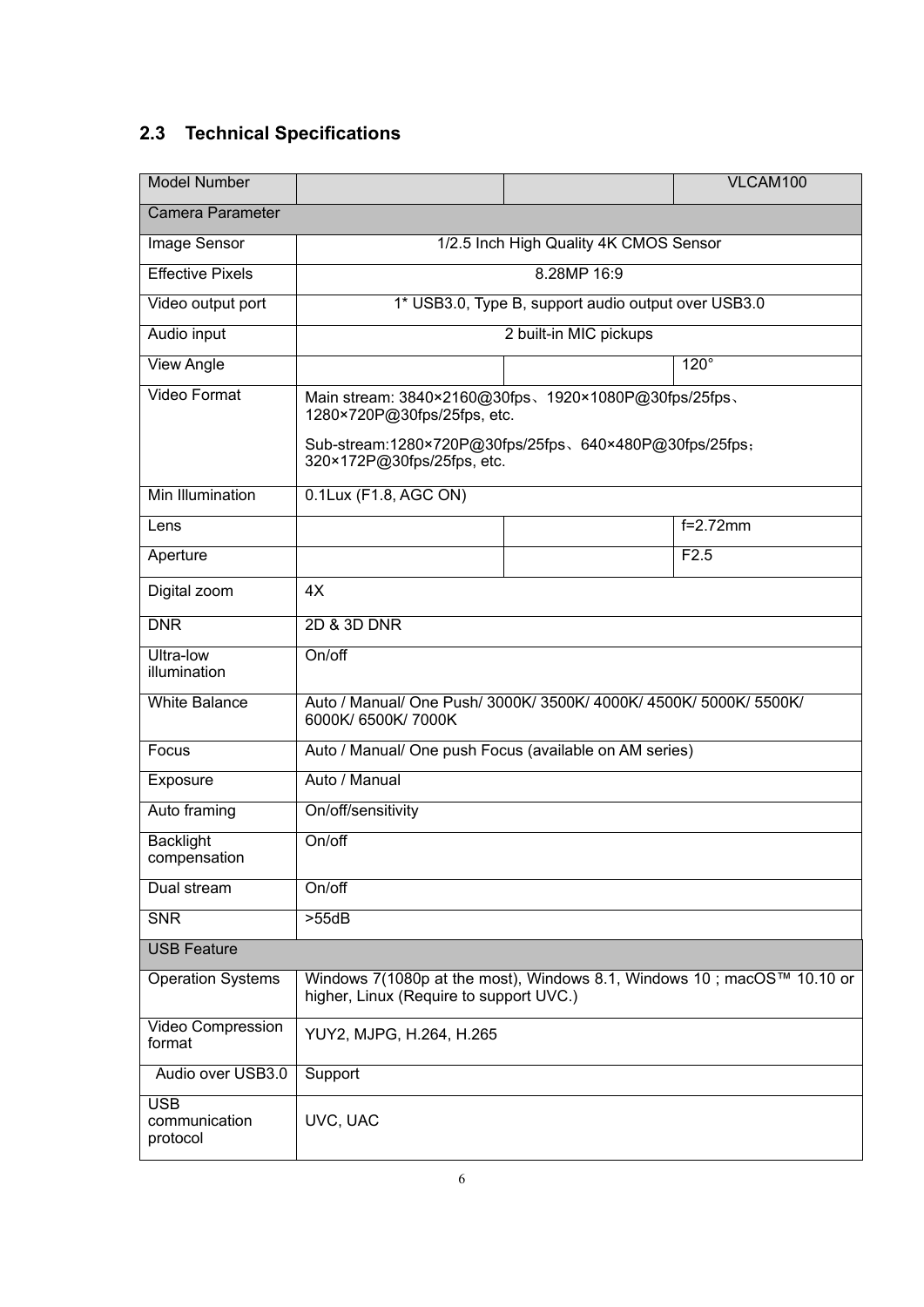| PTZ control              | Support EPTZ                                                                                                       |
|--------------------------|--------------------------------------------------------------------------------------------------------------------|
| Hardware<br>requirement  | 2.4 GHz Intel@ Core 2 Duo processor or higher, 2GB RAM or more, USB 2.0<br>/USB3.0 port (USB 3.0 is needed for 4K) |
| <b>Other Parameters</b>  |                                                                                                                    |
| Input Voltage            | 5V                                                                                                                 |
| Input Current            | 1A(Max.)                                                                                                           |
| Power consumption        | 5W(Max.)                                                                                                           |
| <b>Store Temperature</b> | $-10^{\circ}$ C $\sim$ +60 $^{\circ}$ C                                                                            |
| <b>Store Humidity</b>    | $20\% \sim 90\%$                                                                                                   |
| Working                  | $-10^{\circ}$ C $-$ +50 $^{\circ}$ C                                                                               |
| Temperature              |                                                                                                                    |
| <b>Working Humidity</b>  | $20\% \sim 80\%$                                                                                                   |
| Dimension (W*H*D)        | 222mm×93.25mm×56.5mm                                                                                               |
| Weight                   | Around 0.53kg                                                                                                      |
| Application              | Indoor                                                                                                             |
| Accessory                | User Manual; Warranty card, remote controller, USB3.0 cable                                                        |

## <span id="page-9-0"></span>**2.4 Interface Instruction**

## <span id="page-9-1"></span>**2.4.1 External Interface**

The interface illustration is as Figure 2.4 below:



Figure.2.4 Interface Diagram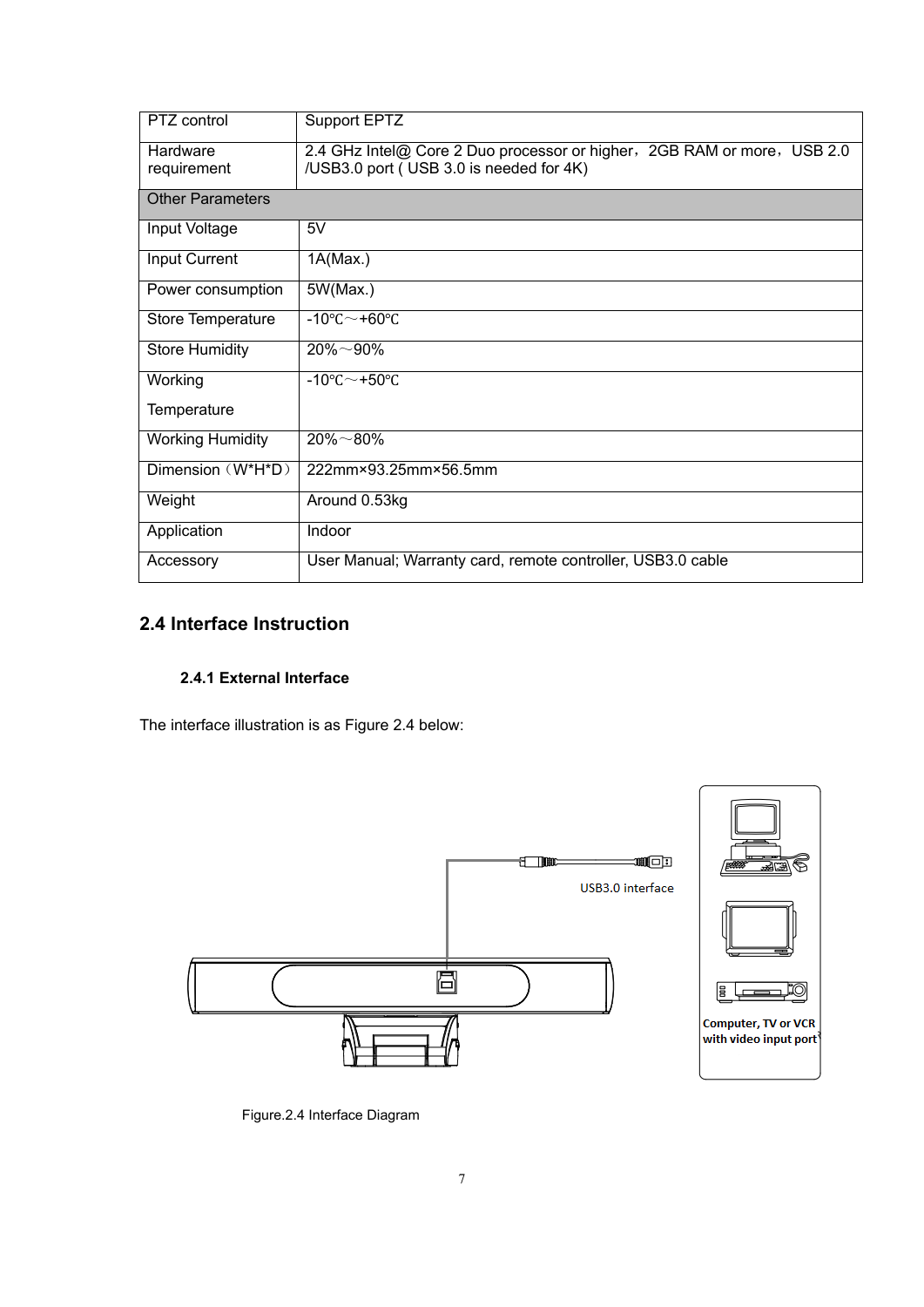## <span id="page-10-1"></span>**3.1 Remote Controller**



#### <span id="page-10-2"></span><span id="page-10-0"></span>**3.1.1 Keys Instruction**

#### **1. Standby Key**

After 3s long press, the camera will be in standby mode. Long press 3s again, the camera will self-test again and back to HOME position. Note: If preset 0 is set, there is no operation within 12s, camera head will automatically point to the specified preset 0 position.

#### **2. Camera Address Selection**

Select the camera address

#### **3. Number Key**

Set or call 0-9 presets

## **3. \*, # Key**



Long Press 5s "SET" + "**\***" at the same time, the WR controller is light on, releases hands. Power on the camera again, it will successfully paired with WR controller.

Long Press 5s "SET" + "**\***" at the same time, the WR controller is light on, releases hands. Power on the camera again, it will cancel to paired with WR controller.



HOME

**MENU** 

SET<br>PRESET

BL<sub>C</sub>

ON/OFF

#### **5. Focus Control Key**

Auto Focus: Enter into auto focus mode.

Manual Focus: The camera focus mode is manual

Switch the camera focus mode to manual focus by pressing [focus +] or [focus -] to adjust.

#### **6. Zoom Control Key**

Zoom+: Lens near

Zoom-: Lens far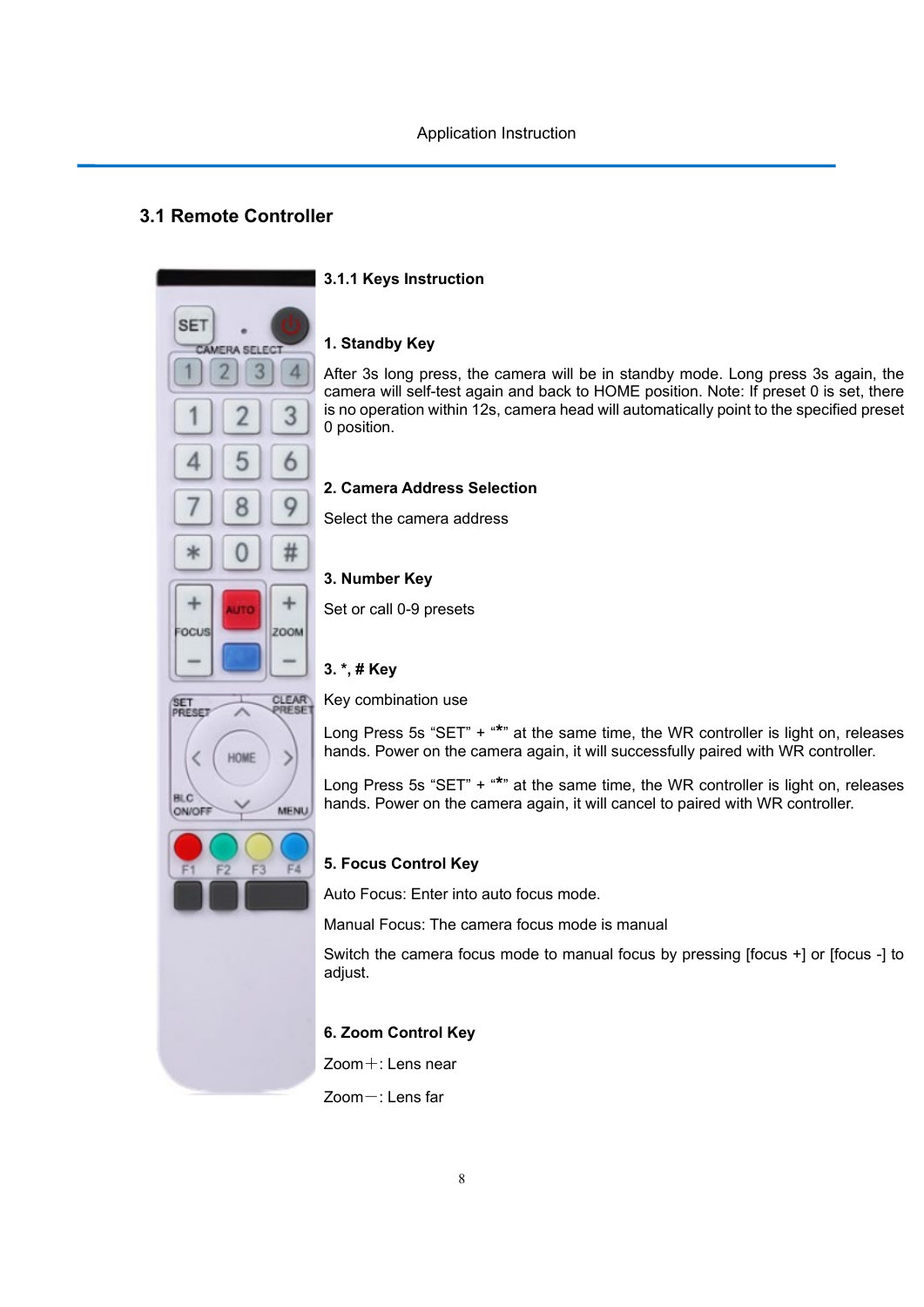#### **7. Set or Clear Preset key**:

Set Preset: Set preset key + 0-9 number key Clear Preset key: Clear preset key + 0-9 number key

#### **8. Electronic Pan/Tilt Control Key**

Press Key : Up Press Key : Down Press Key : Left Press Key: Right "HOME" Key: Return to the middle position or enter into the sub-menu

### **9. BLC Control Key**

Back Light ON / OFF: Turn on or off the back light

#### **10. Menu Setting**

Open or close the OSD menu

Enter / exit the OSD menu or return to the previous menu

#### **11. Address Setting**

- $[\cdot] + [\cdot] + [\cdot] + [\cdot]$  : Camera Address No.1
- $[\cdot] + [\cdot] + [\cdot] + [\cdot]$ :Camera Address No. 2
- $[\cdot] + [\cdot] + [\cdot] + [\cdot]$  : Camera Address No. 3
- $[\cdot] + [\cdot] + [\cdot] + [\cdot]$  : Camera Address No. 4

#### **12. Key Combination Functions**

- 
- 
- 5)  ${\{\ast\}}$  +  ${\{\sharp\}}$  +  ${\{\sharp\}}$  +  ${\{\sharp\}}$  : Menu set to Chinese 6)  ${\{\ast\}}$  +  ${\{\sharp\}}$  +  ${\{\sharp\}}$  +  ${\{\circ\}}$  : Switch video format
- 7)  $\mathbb{I}^*$  +  $\mathbb{I}$  +  $\mathbb{I}$  + Manual: Restore the default user name, password, and IP address
- 1)  $[ # ] + [ # ] + [ # ]$ :Clear all presets 2)  $[ * ] + [ # ] + [ 6 ]$ :Restore factory defaults
- 3)  ${\{\ast\}} + {\{\sharp\}} + {\{\!\!\!\!\!\!\pm\!\!\!\!\}}$  : Flip switch  $\qquad \qquad$  4)  ${\{\ast\}} + {\{\sharp\}} + {\{\sharp\}}$  : Menu set to English
	-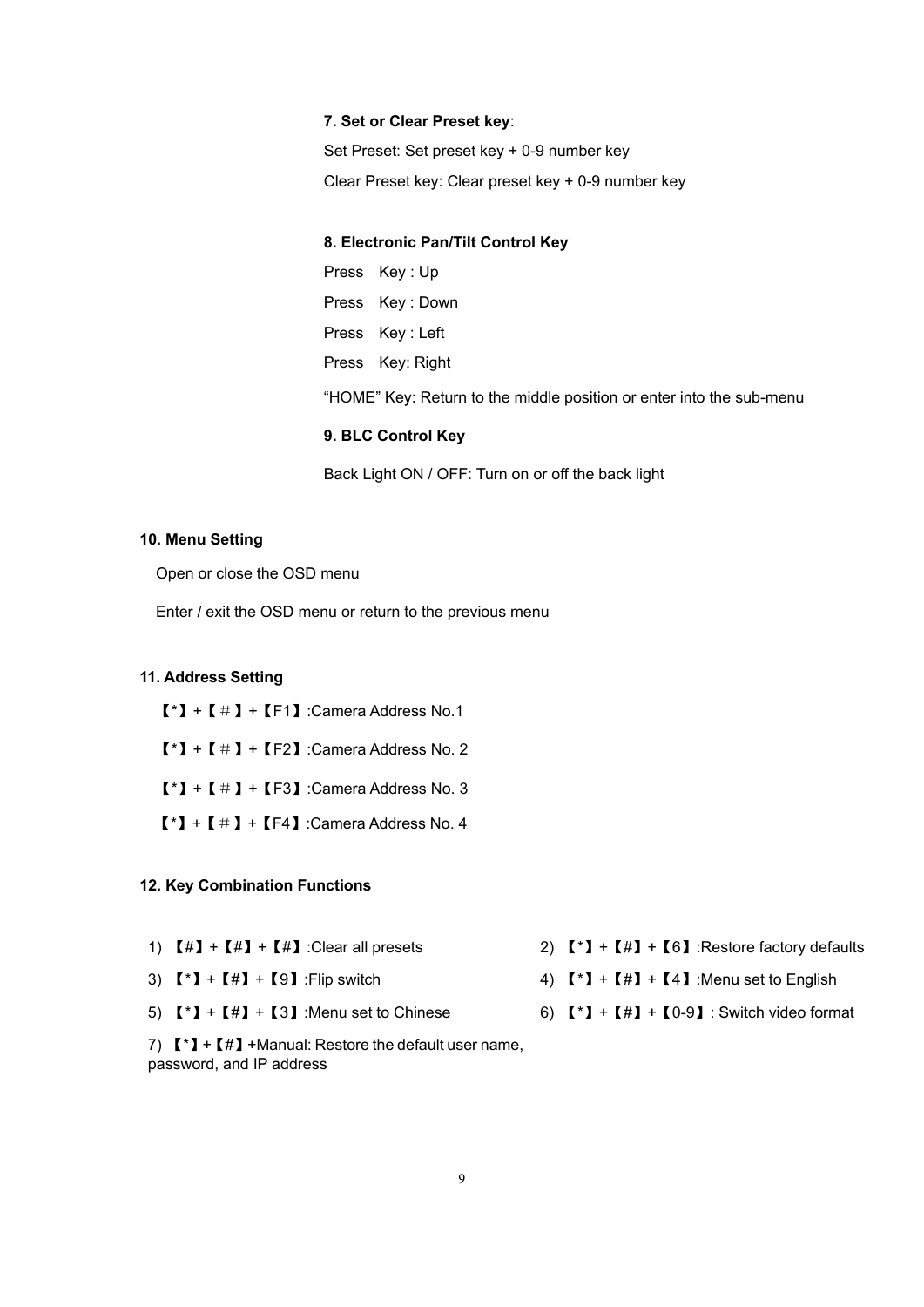#### <span id="page-12-0"></span>**3.1.2 Applications**

Power on the camera, press the " SET " and " **\*** " keys together for 5 seconds, the indicator light will be on.Then release the button and power on the camera again when the light is flashing. The matching process will be done when the indicator light stops flashing. Then users can control the pan/tilt/zoom, set and call preset positions via the wireless remote controller.

#### Key Instruction:

1. In this instruction, "press the key" means a click rather than a long-press, and a special note will be given if a long-press for more than one second is required.

2. When a key-combination is required, do it in sequence. For example,"  $(\cdot) + (\cdot) + (\cdot) + (\cdot)$ 【F1】"means press"【\*】"first and then press"【#】" and last press"【F1】".

#### **1) Camera Selection**



Select the camera address to control.

#### **2) Pan/Tilt Control**





Press and hold the up/down/left/right key, the pan/tilt will keep running, from slow to fast, until it runs to the endpoint; the pan/tilt running stops as soon as the key is released.

#### **3) Presets**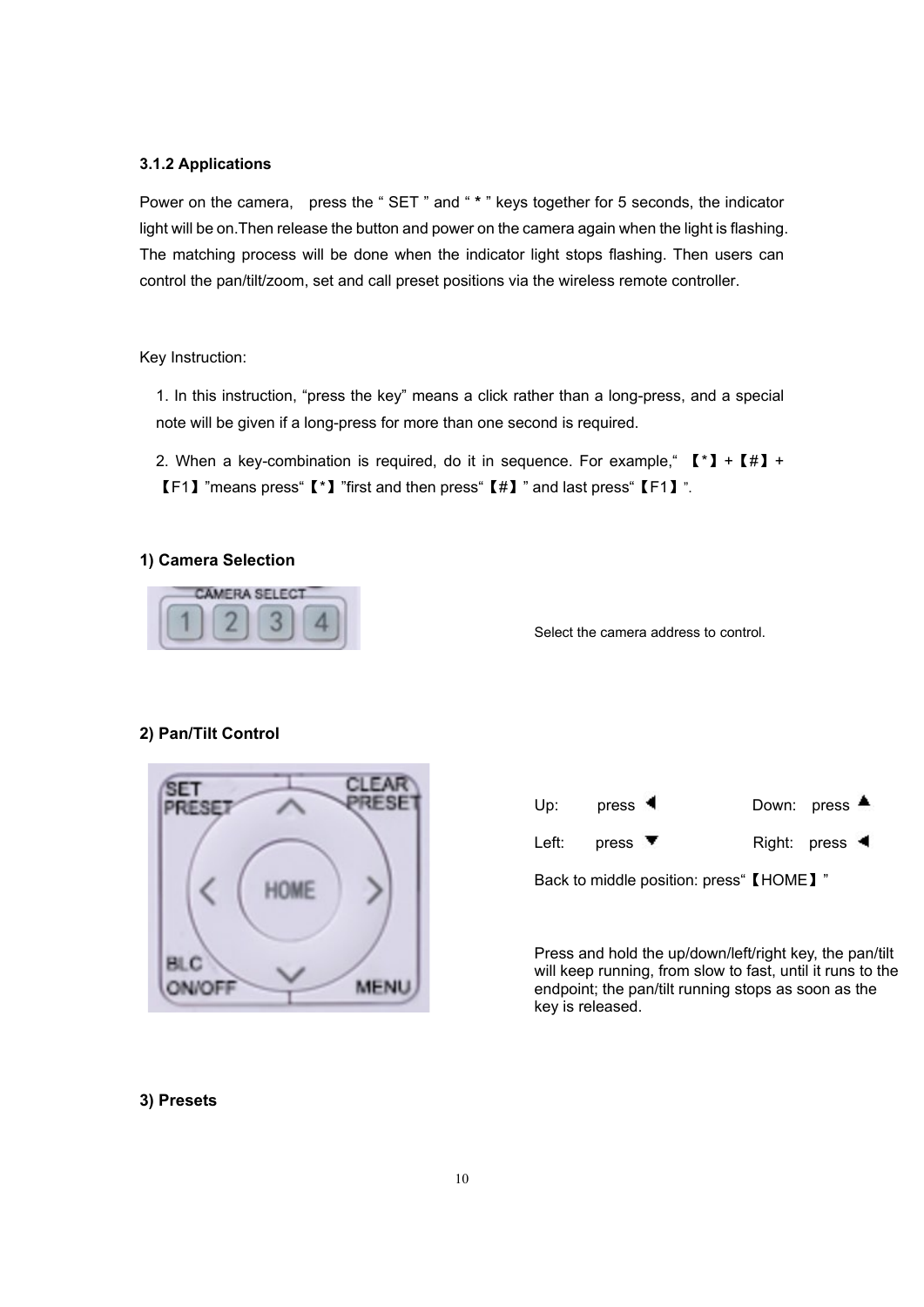

**RESE** PRESET

1. Preset setting: to set a preset position, the users should press the " 【SET PRESET】 " key first and then press the number key 0-9 to set a relative preset,

## **Note: 10 preset positions in total are available by remote controller.**

2. **Preset calling:** Press a number key 0-9 directly to call a relative preset.

Note: Action in vain if a relative preset position is not existed.

3. Preset clearing : to clear a preset position, the user can press the "【CLEAR PRESET】" key first and then press the number key 0-9 to clear the relative preset;

**Note : press the"**【**#**】**" key three times continually to cancel all the presets.**

## **4) Zoom Control**



## ZOOM IN: press "ZOOM ▼ " key

ZOOM OUT: press "ZOOM ◀" key

Press and hold the key, the camera will keep zooming in or zooming out and stops as soon as the key is released.

**5) Focus Control**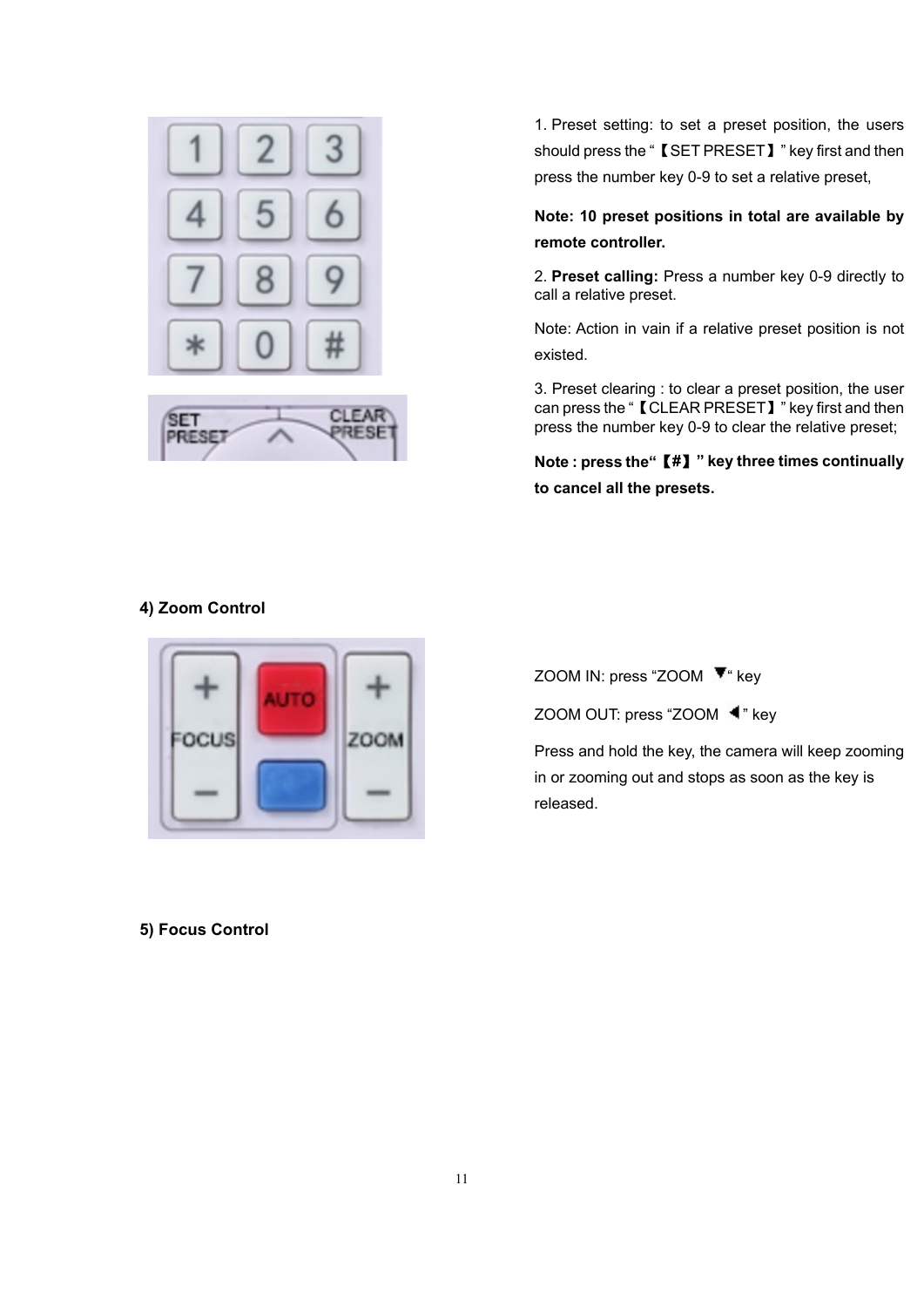

Focus (near):Press "【focus+】" key (Valid only in manual focus mode)

Focus (far): Press "【focus-】"key (Valid only in manual focus mode)

Auto Focus: yes

Manual Focus: yes

Press and hold the key, the action of focus will keep continue and stops as soon as the key is released.

#### **6) Address Setting**



 $[\cdot] + [\cdot] + [\cdot] + [\cdot]$ :Camera Address No.1  $[\cdot] + [\cdot] + [\cdot] + [\cdot]$ :Camera Address No. 2  $[\cdot] + [\cdot] + [\cdot] + [\cdot]$  : Camera Address No. 3  $[\cdot] + [\cdot] + [\cdot] + [\cdot]$  : Camera Address No. 4

## <span id="page-14-0"></span>**3.2 MENU SETTING**

#### <span id="page-14-1"></span>**3.2.1 Main Menu**

When use MJPG/ H.264 / H.265 compression, press **[MENU]** key to display the menu, using scroll arrow to point at or highlight the selected items.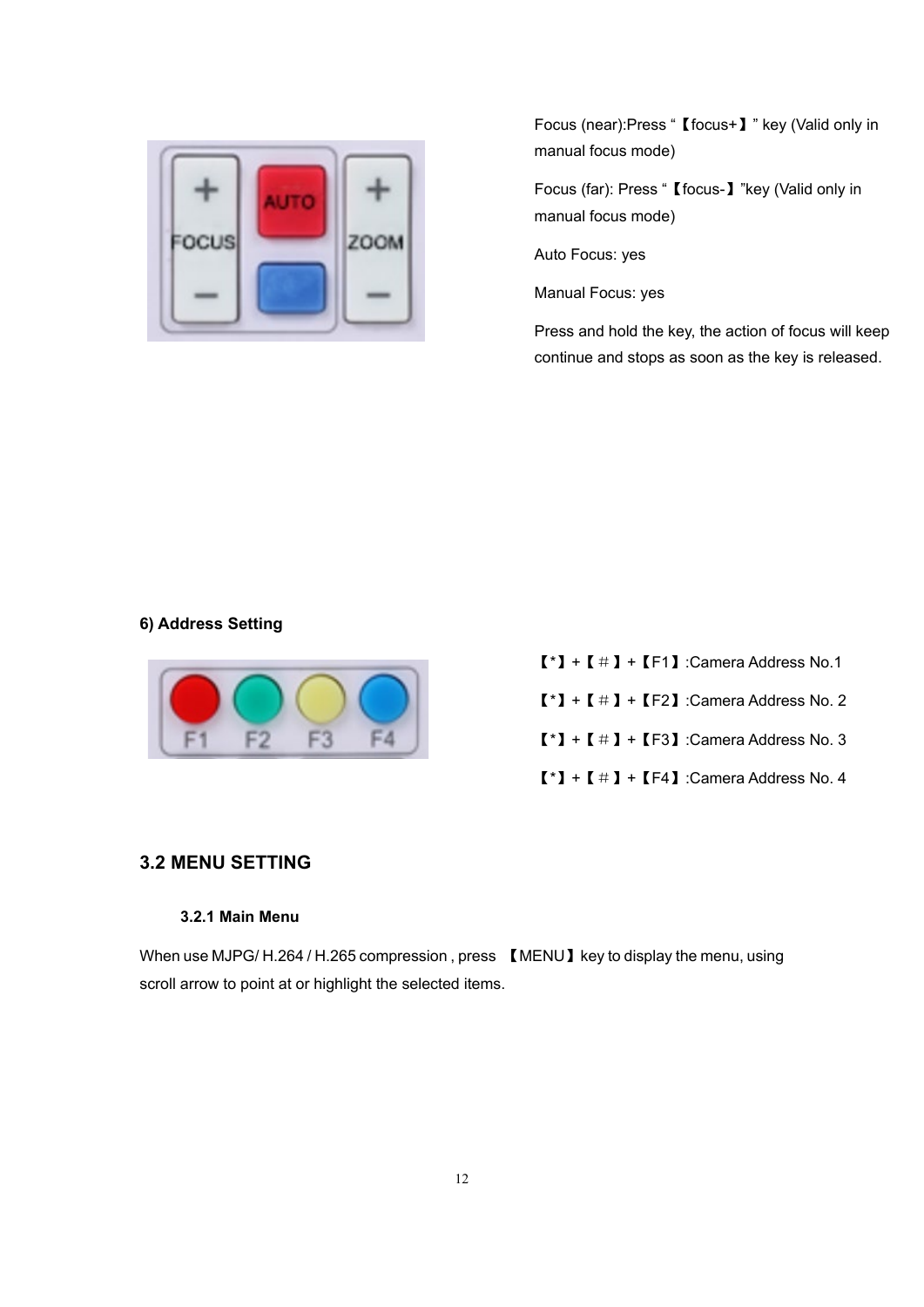

**1.** Language Setting:**press** 【**← →**】key to select Language 

**2.** Image Style Setting: **press** 【**← →**】key to select style

## **3.** Exposure Setting

Move the pointer to EXPOSURE in the Main Menu, click the【 HOME】 and enter the (EXPOSURE SET) as follows:

| <b>EXPOSURE</b> |             |
|-----------------|-------------|
|                 |             |
| Mode            | Auto        |
| EV              | <b>OFF</b>  |
| <b>BLC</b>      | <b>OFF</b>  |
| <b>Flicker</b>  | <b>50Hz</b> |
| <b>G.Limit</b>  | 3           |
|                 |             |

**Mode :** Auto, Manual, Shutter priority, Iris priority and Brightness priority.

**EV :** On/Off (only available in auto mode)

**Compensation Level:** -7~7 (only available in auto mode when EV is ON)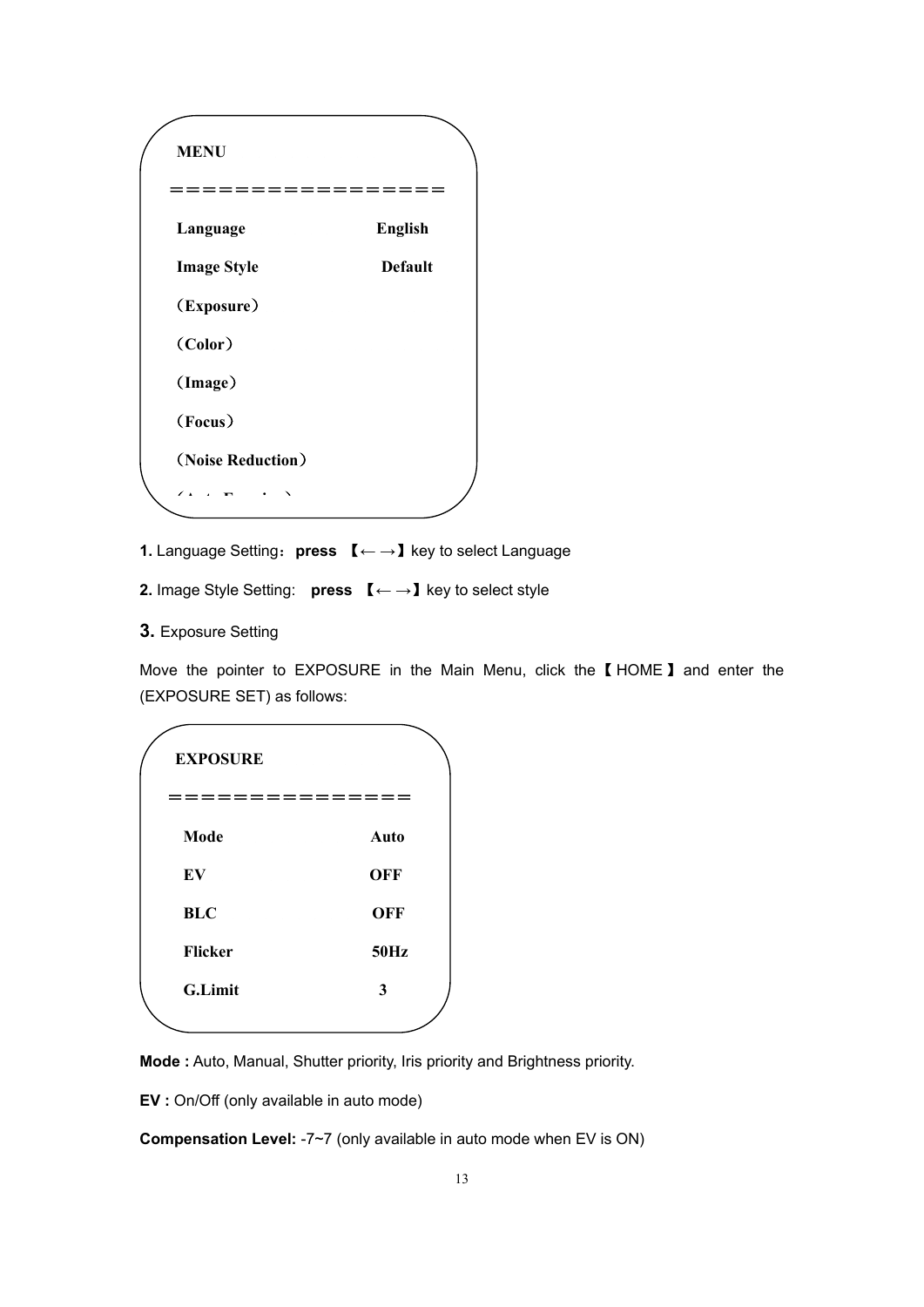**BLC:** ON/OFF for options (only available in auto mode) Dynamic range: adjustable items:  $1 \sim 8$ , close

**Anti-Flicker:** OFF/50Hz/60Hz for options (only available in Auto/Iris **priority**/Brightness **priority** modes)

**Gain Limit:** 0~15(only available in Auto/ Iris **priority** /Brightness **priority** mode)

**WDR:** Off,1~8

#### **Shutter Priority**:

1/25,1/30,1/50,1/60,1/90,1/100,1/120,1/180,1/250,1/350,1/500,1/1000,1/2000,1/3000,1/4000, 1/6000, 1/10000 (only available in Manual and Shutter priority mode)

**Brightness**: 0~23 (only available in Brightness priority mode)

#### **4. Color Setting**

Move the pointer to COLOR in the Main Menu, click the【HOME】and enter the (COLOR SET) as follows:



**WB Mode:** Auto, Manual, One Push, 3000K, 3500K, 4000K, 4500K, 5000K, 5500K, 6000K, 6500K, 7000K

**RG Tuning:** -10~10 (only available in Manual mode)

**BG Tuning:** -10~10 (only available in Manual mode)

**Red Gain:** 0~255 (only available in Manual mode)

**Blue Gain:** 0~255 (only available in Manual mode)

**Saturation:** 60%, 70%, 80%, 90%, 100%, 110%, 120%,130%, 140%,150%, 160%, 170%,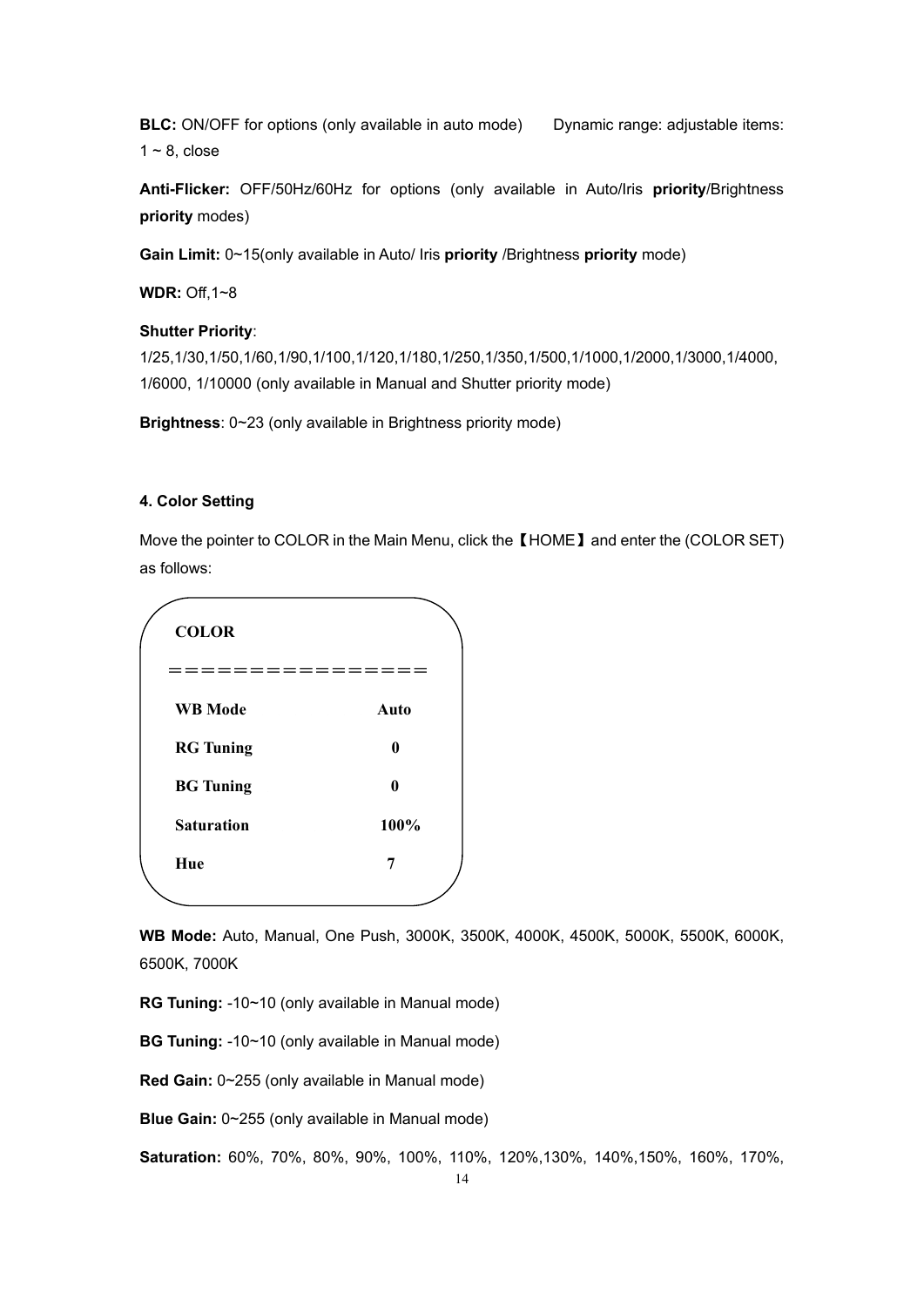180%, 190%, 200%

**Hue**: 0~14

**AWB Sensitivity:** high/middle/low (only available in Manual mode)

#### **5. Image Setting**

Move the pointer to IMAGE in the Menu, click the【HOME】and enter the (IMAGE) as follows,

| <b>IMAGE</b>        |             |
|---------------------|-------------|
|                     |             |
| <b>Brightness</b>   | 7           |
| Contrast            | 7           |
| <b>Sharpness</b>    | 4           |
| <b>Flip-H</b>       | <b>OFF</b>  |
| Flip-V              | <b>OFF</b>  |
| <b>B&amp;W-Mode</b> | Color       |
|                     |             |
| Brightness: 0~14    | Contrast: 0 |

 $\sim$ 14 Contrast: 0~15

Flip-H: On/Off Flip-V: On/Off Flip-V: On/Off B&W Mode: color, black/white Gamma: default, 0.45, 0.50, 0.55, 0.63 DCI: Dynamic Contrast: Off,1 $\sim$ 8

#### 6. **Focus Setting**

Move the pointer to FOCUS in the Menu, click the 【HOME】and enter the (FOCUS) as follows: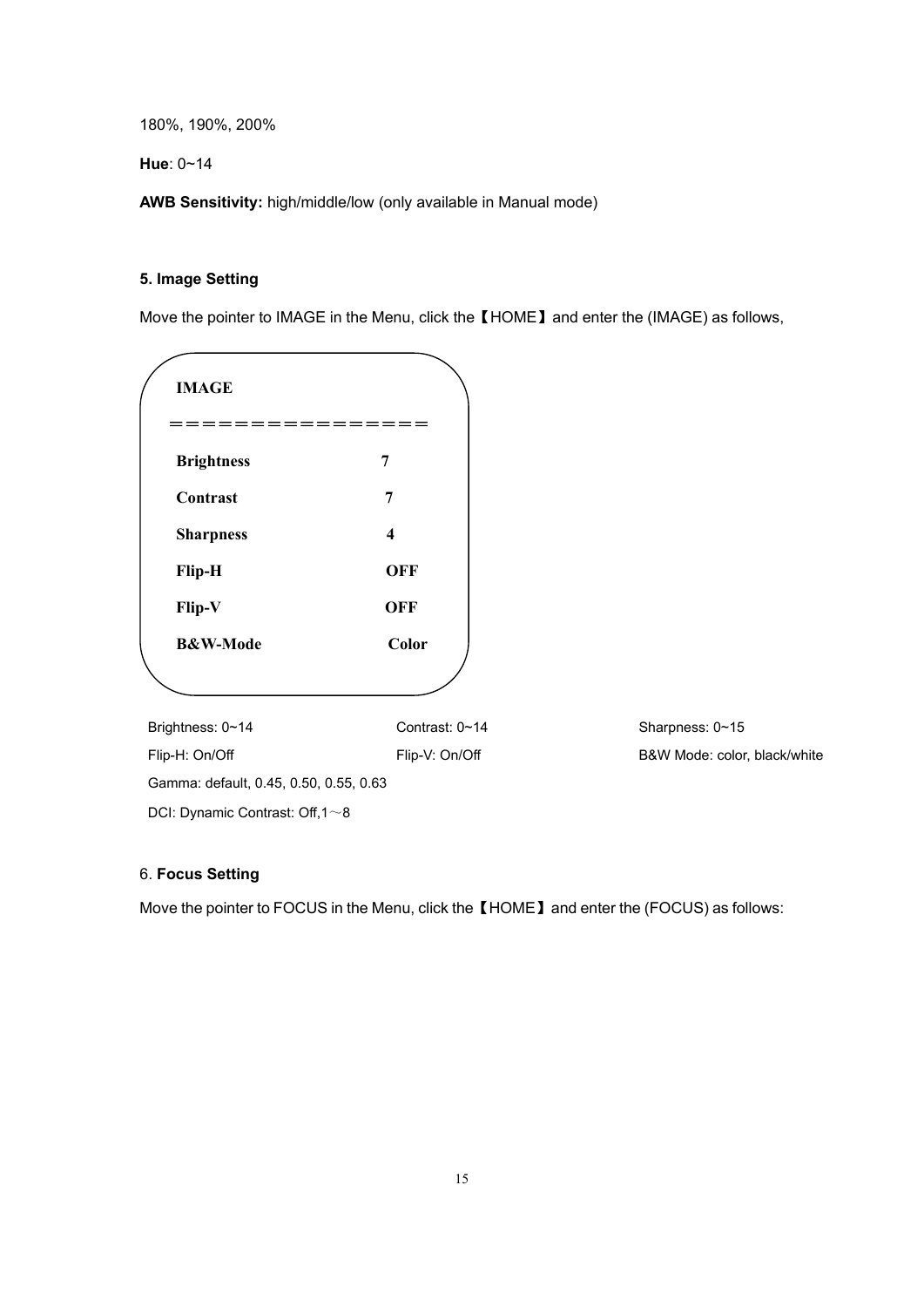| <b>FOCUS</b>          |        |
|-----------------------|--------|
|                       |        |
|                       |        |
| <b>Focus Mode</b>     | Auto   |
| AF-Zone               | Center |
| <b>AF-Sensitivity</b> | Low    |
|                       |        |

**Focus Mode:** Auto, manual, one-push **AF-Zone:** Up, middle, down, overall

**AF-Sensitivity:** High, middle, low

### **7. Noise Reduction Setting**

Move the pointer to NOISE REDUCTION in the Menu, click the【HOME】and enter the (NOISE REDUCTION) as follows,



**2D Noise Reduction**: Auto, close, 1~7

**3D Noise Reduction**: Close, 1~8

**Dynamic Hot Pixel**: Close, 1~5

#### **8. Auto Framing Setting**

Move the pointer to Auto Framing in the Menu, click 【**← →**】keys to set ON/OFF.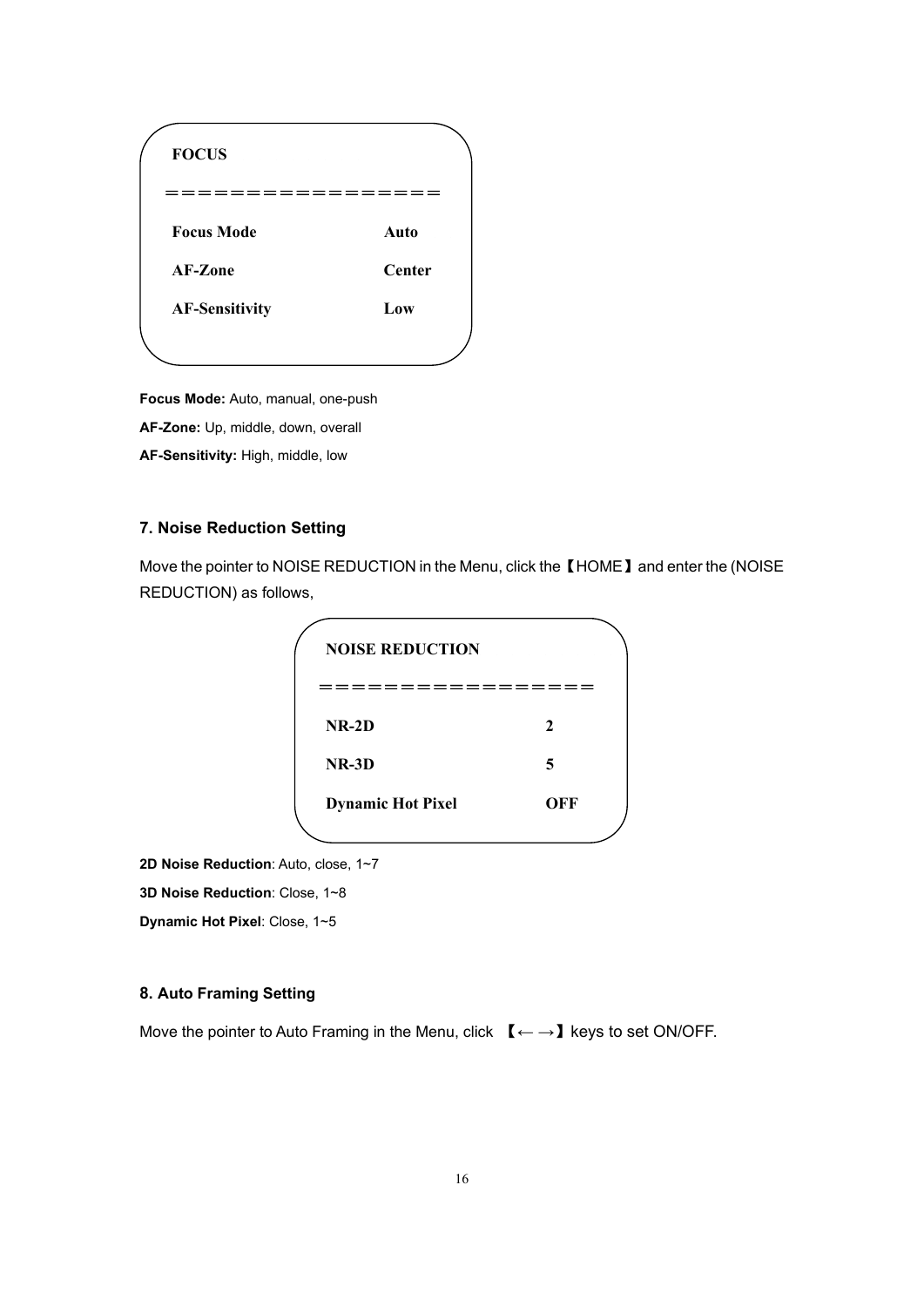| <b>Auto Framing</b> |              |
|---------------------|--------------|
|                     |              |
| <b>Auto Framing</b> | <b>Close</b> |
|                     |              |
|                     |              |

## **9. Dual Stream Setting**

Move the pointer to Dual Stream in the Menu, click 【**← →**】keys to set ON/OFF.

### **10. Version**

Move the pointer to VERSION

| <b>VERSION</b>       |                   |
|----------------------|-------------------|
|                      |                   |
| <b>Cam Version</b>   | $1.0.0$ 2019-7-31 |
| <b>Focus Version</b> | 1.0.6 2018-8-21   |

## **11. Restore Default**

Move the pointer to RESTORE DEFAULT in the Main Menu, click 【HOME】and enter RESTORE DEFAULT as below: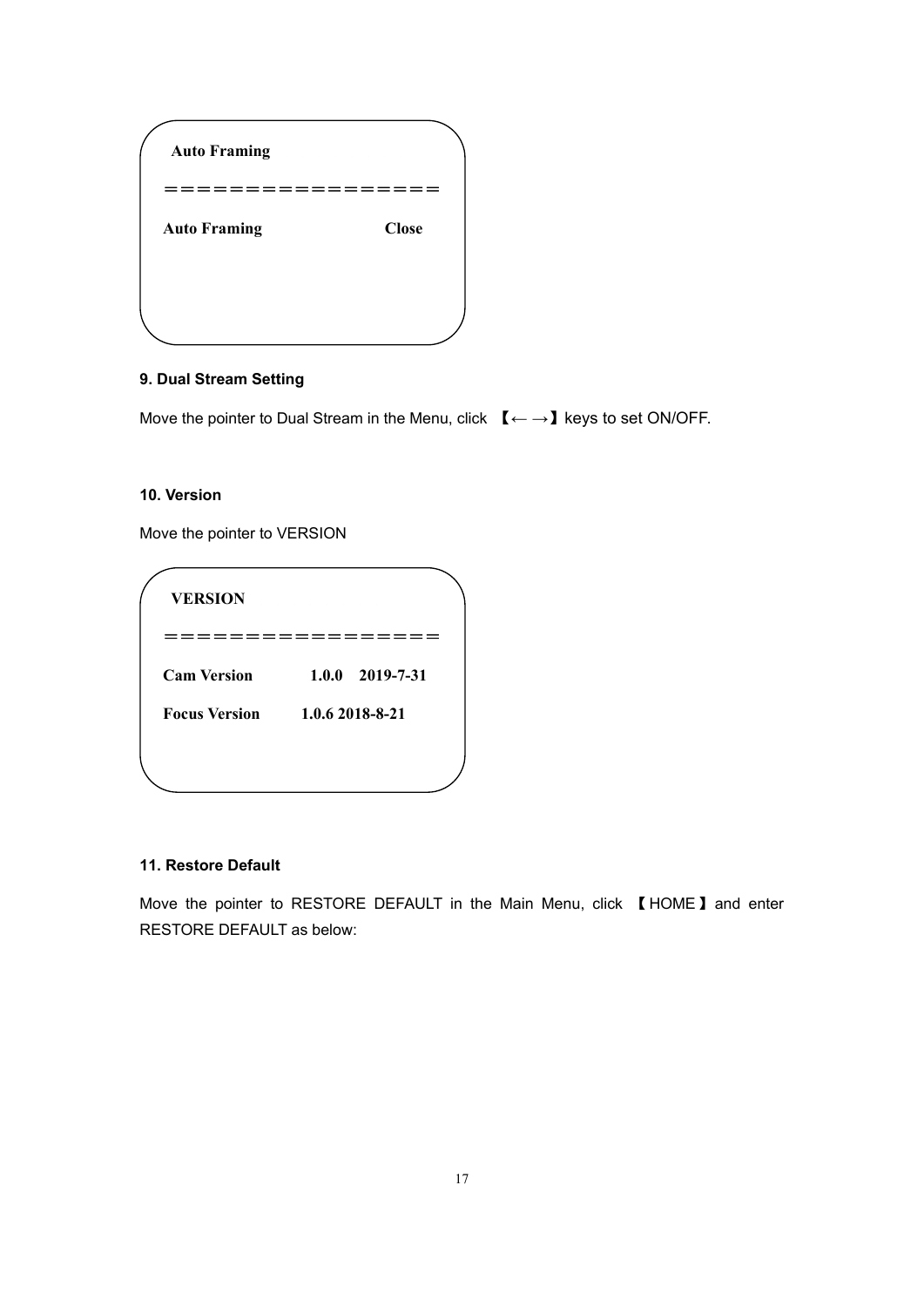| <b>RESTORE DEFAULT</b>  |    |  |
|-------------------------|----|--|
|                         |    |  |
| <b>Restore Default?</b> | NO |  |
|                         |    |  |
|                         |    |  |
|                         |    |  |

**Restore default:** Yes/No for options. (the video format and color style won't be restored)

**Note: If the address of former remoter is not 1 but another one from 2,3,4, the corresponding camera address will restore to 1 when all parameters or system parameters are restored. User should change the remoter address to be 1 (press No.1 according to the camera so to get normal operation)**

## <span id="page-20-0"></span>**4.Maintenance and Troubleshooting**

## <span id="page-20-1"></span>**4.1 Maintenance**

1) Please disconnect the camera if it is not used for a long time.

2) Use soft cloth or tissue to clean the camera cover.

3) Wipe it with a soft, dry cloth when cleaning the camera lens. Wipe it gently with a mild detergent if needed. Do not use strong or corrosive detergents to avoid scratching the lens and affecting the image;

#### <span id="page-20-2"></span>**4.2 Troubleshooting**

#### **1) No video output**

- a. Check whether USB cable connected well and power indicator light is ON.
- b. Whether the machine could do self-check after restarted.
- c. Restart PC
- d. Check whether the camera is well recognized by PC